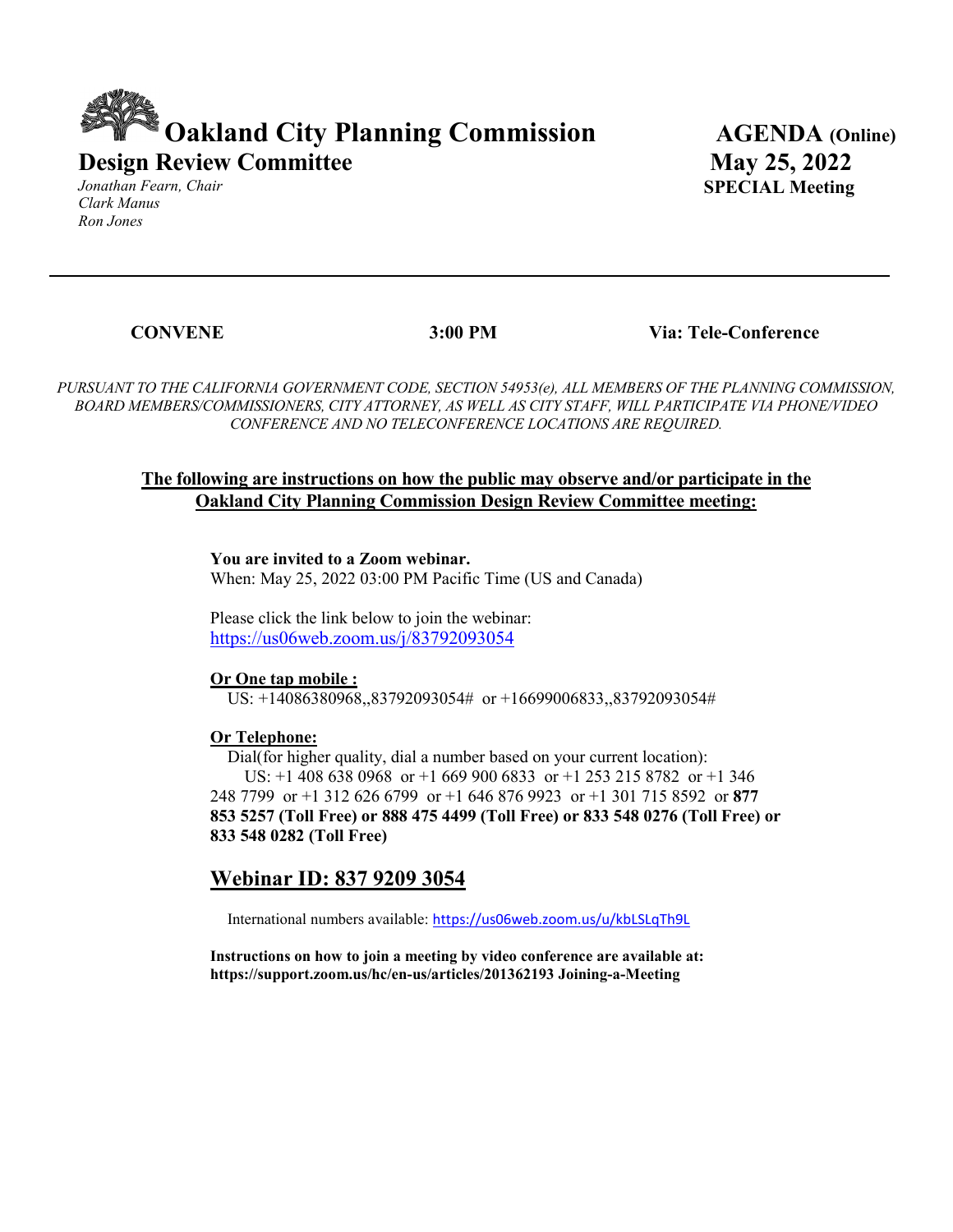

**Page 2 May 25, 2022** 

|                                                   | <b>HOW TO COMMENT ON A PUBLIC MEETING:</b><br>Public comments will be taken at the time of the eligible Agenda item.                                                                                                                                                                                                                                                                                                                                                                                                                                                                                                |
|---------------------------------------------------|---------------------------------------------------------------------------------------------------------------------------------------------------------------------------------------------------------------------------------------------------------------------------------------------------------------------------------------------------------------------------------------------------------------------------------------------------------------------------------------------------------------------------------------------------------------------------------------------------------------------|
| If you are a Zoom video<br>Conference participant | To comment by Zoom video conference, click the "Raise Your Hand" button to request to speak<br>when Public Comment is being taken on an eligible agenda item. You will then be unmuted during<br>your turn and allowed to provide public comments. After the allotted time, you will then be re-<br>muted. Instructions on how to "Raise Your Hand" are available at: https://support.zoom.us/hc/en-<br>us/articles/205566129 - Raise-Hand-In-Webinar.                                                                                                                                                              |
| If you are a phone<br>participant                 | To comment by phone, please call on one of the above listed phone numbers. You will be prompted<br>to "Raise Your Hand" by pressing "*9" to request to speak when Public Comment is being taken on<br>an eligible agenda item. You will then be unmuted during your turn, then allowed to make public<br>comments. After the allotted time, you will then be re-muted. Instructions of how to raise your hand<br>by phone are available at: https://support.zoom.us/hc/en-us/articles/201362663 - Joining-a-meeting-<br>by-phone. If you have any questions, please email Deb French at $DFrench(Q)$ oaklandca.gov. |

#### **IMPORTANT THINGS TO REMEMBER DURING YOUR PUBLIC COMMENT PERIOD**

- 1. **ALL ATTENDEES SHALL BE MUTED UPON ENTRY**
- 2. Please do not raise your hand if the item currently being heard is not the item you wish to speak on. We will call for public testimony on each item individually. When the item you're interested in is being called and public speakers are invited to raise their hands, raise yours then and we will call them all in the order they're raised.
- 3. You may of course speak on multiple items but your comments during each item must address the item currently under discussion. Speakers attempting to speak about items other than the item currently under consideration will be muted and asked to wait for the item they're here to speak about to be called.

#### **ADDITIONAL INFORMATION FOR THE PUBLIC HEARING**

- Staff reports are available online, generally by 5:00 p.m. the Friday before the meeting, a[t www.oaklandca.gov](http://www.oaklandca.gov/) (under "Planning Commission.") You will need to ensure that your computer will accept pop-ups from the host site (oaklandca.gov) and that your computer has a later version of Adobe Acrobat Reader installed. For further information, please email Deb French at **DFrench@oaklandca.gov**.
- Please note that the descriptions of the applications found below are preliminary in nature and that the projects and/or descriptions may change prior to a decision being made.
- Interested parties are encouraged to submit written material on agenda items in advance of the meeting and prior to the close of the public hearing on the item directly to the Design Review Committee Members and/or Case Planner. Email addresses for the Commissioners can be found on the Planning Commission Page on the City of Oakland website: [https://www.oaklandca.gov/teams/planning-commissioners.](https://www.oaklandca.gov/teams/planning-commissioners) An agenda item Case Planner email address can be found on the item overview within the Agenda.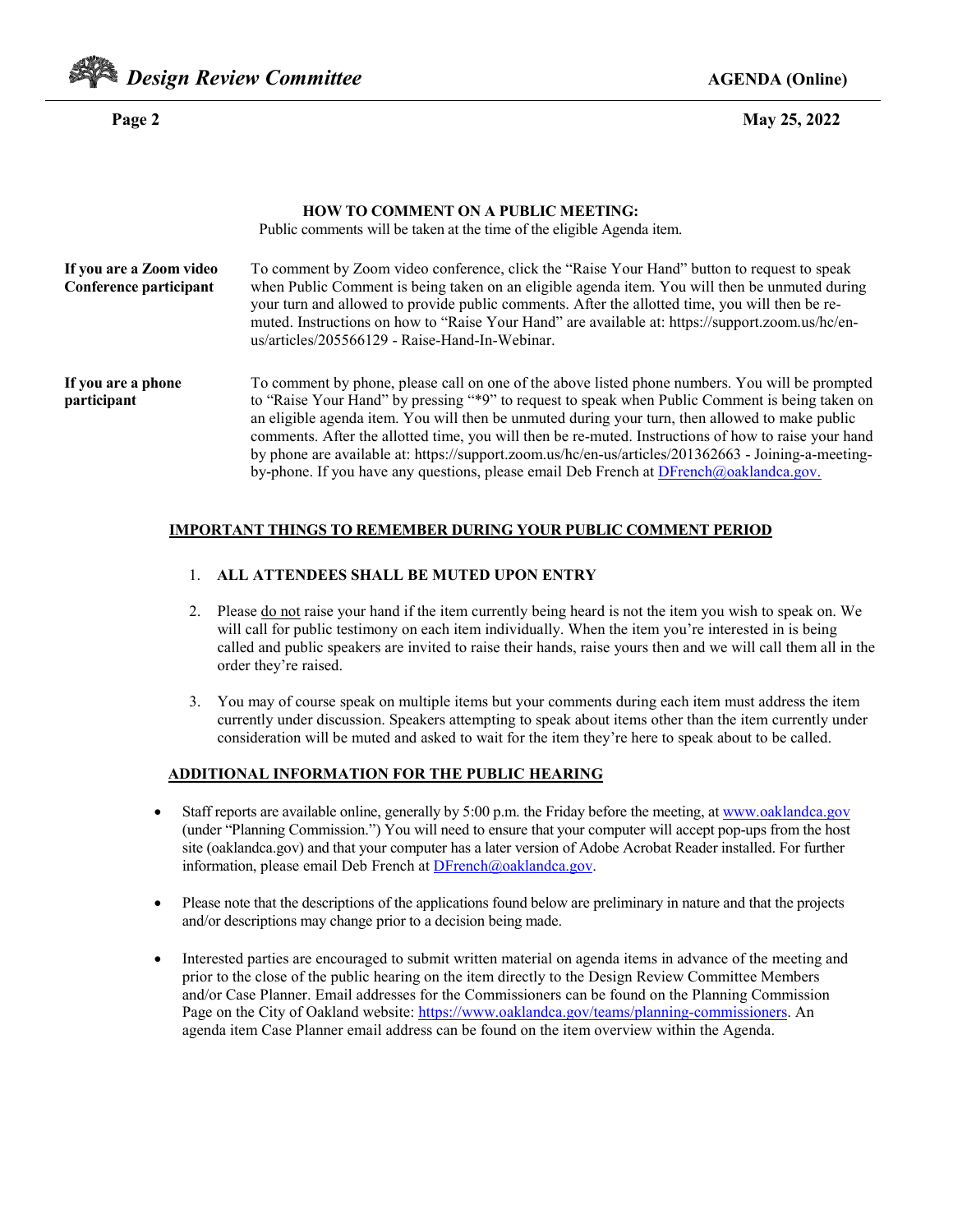

 **Page 3 May 25, 2022** 

# **ROLL CALL**

# **DRC SECRETARY RULES OF CONDUCT**

### **OPEN FORUM**

# **COMMITTEE MATTERS**

#### **NEW BUSINESS**

| #1<br>Location:                     | Lake Merritt Bart (51 9 <sup>th</sup> Street)                                                                                                                                                                                                                                                                                                                                                                                                                                                                                                                                                                                                                                                                                                                                                                                                                                                                                                                                              |
|-------------------------------------|--------------------------------------------------------------------------------------------------------------------------------------------------------------------------------------------------------------------------------------------------------------------------------------------------------------------------------------------------------------------------------------------------------------------------------------------------------------------------------------------------------------------------------------------------------------------------------------------------------------------------------------------------------------------------------------------------------------------------------------------------------------------------------------------------------------------------------------------------------------------------------------------------------------------------------------------------------------------------------------------|
| <b>Assessor's Parcel Number:</b>    | 001 016900100                                                                                                                                                                                                                                                                                                                                                                                                                                                                                                                                                                                                                                                                                                                                                                                                                                                                                                                                                                              |
| Proposal:                           | The proposed project is a Final Development Permit application for<br>Lake Merritt Bart Block One, Phase One, Building B and Horizonal<br>improvements, part of the previously approved Planned Unit<br>Development (PUD) for Lake Merritt Bart, located on 51 9 <sup>th</sup> Street<br>(APN 001 016900100). The Lake Merritt Bart PUD was approved<br>on May 19, 2021. This is the first Final Development Permit<br>application for the development at Lake Merritt Bart. Phase One<br>includes Building B & Block One; the proposal is for vertical<br>interventions of a 97-foot, 4-inch tall building with up to 97<br>residential units, 3,218 square feet of ground-floor commercial<br>space, and related ancillary uses. Additionally, horizontal<br>interventions are proposed for hard landscaping of Block One and<br>the perimeter public ROW. The applicant requests design review<br>prior to consideration of the Final Development Permit by the<br>Planning Commission. |
| Applicant:                          | East Bay Asian Local Development Corporation (EBALDC), James<br>Perez                                                                                                                                                                                                                                                                                                                                                                                                                                                                                                                                                                                                                                                                                                                                                                                                                                                                                                                      |
| <b>Phone Number:</b>                | $(510) 512 - 2444$                                                                                                                                                                                                                                                                                                                                                                                                                                                                                                                                                                                                                                                                                                                                                                                                                                                                                                                                                                         |
| Owner:                              | San Francisco Bay Area Rapid Transit District (BART)                                                                                                                                                                                                                                                                                                                                                                                                                                                                                                                                                                                                                                                                                                                                                                                                                                                                                                                                       |
| <b>Case File Number:</b>            | PLN20108-PUDF01 & PLN20108-PUDF02                                                                                                                                                                                                                                                                                                                                                                                                                                                                                                                                                                                                                                                                                                                                                                                                                                                                                                                                                          |
| <b>Planning Permits Required:</b>   | <b>Final Development Plans</b>                                                                                                                                                                                                                                                                                                                                                                                                                                                                                                                                                                                                                                                                                                                                                                                                                                                                                                                                                             |
| <b>General Plan:</b>                | <b>Central Business District</b>                                                                                                                                                                                                                                                                                                                                                                                                                                                                                                                                                                                                                                                                                                                                                                                                                                                                                                                                                           |
| Zoning:                             | Lake Merritt Station Area District Pedestrian - 2 Commercial Zone<br>$(D-LM-2)$                                                                                                                                                                                                                                                                                                                                                                                                                                                                                                                                                                                                                                                                                                                                                                                                                                                                                                            |
| <b>Environmental Determination:</b> | <b>TBD</b>                                                                                                                                                                                                                                                                                                                                                                                                                                                                                                                                                                                                                                                                                                                                                                                                                                                                                                                                                                                 |
| <b>Historic Status:</b>             | n/a                                                                                                                                                                                                                                                                                                                                                                                                                                                                                                                                                                                                                                                                                                                                                                                                                                                                                                                                                                                        |
| <b>City Council District:</b>       | 2 - Nikki Fortunato Bas                                                                                                                                                                                                                                                                                                                                                                                                                                                                                                                                                                                                                                                                                                                                                                                                                                                                                                                                                                    |
| Status:                             | <b>Under Review</b>                                                                                                                                                                                                                                                                                                                                                                                                                                                                                                                                                                                                                                                                                                                                                                                                                                                                                                                                                                        |
| <b>Staff Recommendation:</b>        | Receive public and DRC comments on the design of the proposed<br>project Final Development Plan, phase one.                                                                                                                                                                                                                                                                                                                                                                                                                                                                                                                                                                                                                                                                                                                                                                                                                                                                                |
| <b>Finality of Decision:</b>        | No decision requested by DRC; Receive public testimony and<br>provide comments on design.                                                                                                                                                                                                                                                                                                                                                                                                                                                                                                                                                                                                                                                                                                                                                                                                                                                                                                  |
| For further information:            | Contact case planner Karen August by e-mail at<br>kaugust@oaklandca.gov.                                                                                                                                                                                                                                                                                                                                                                                                                                                                                                                                                                                                                                                                                                                                                                                                                                                                                                                   |

**\_\_\_\_\_\_\_\_\_\_\_\_\_\_\_\_\_\_\_\_\_\_\_\_\_\_\_\_\_\_\_\_\_\_\_\_\_\_\_\_\_\_\_\_\_\_\_\_\_\_\_\_\_\_\_\_\_\_\_\_\_\_\_\_\_\_\_\_\_\_\_\_\_\_\_\_\_\_\_\_\_\_\_\_\_\_\_**